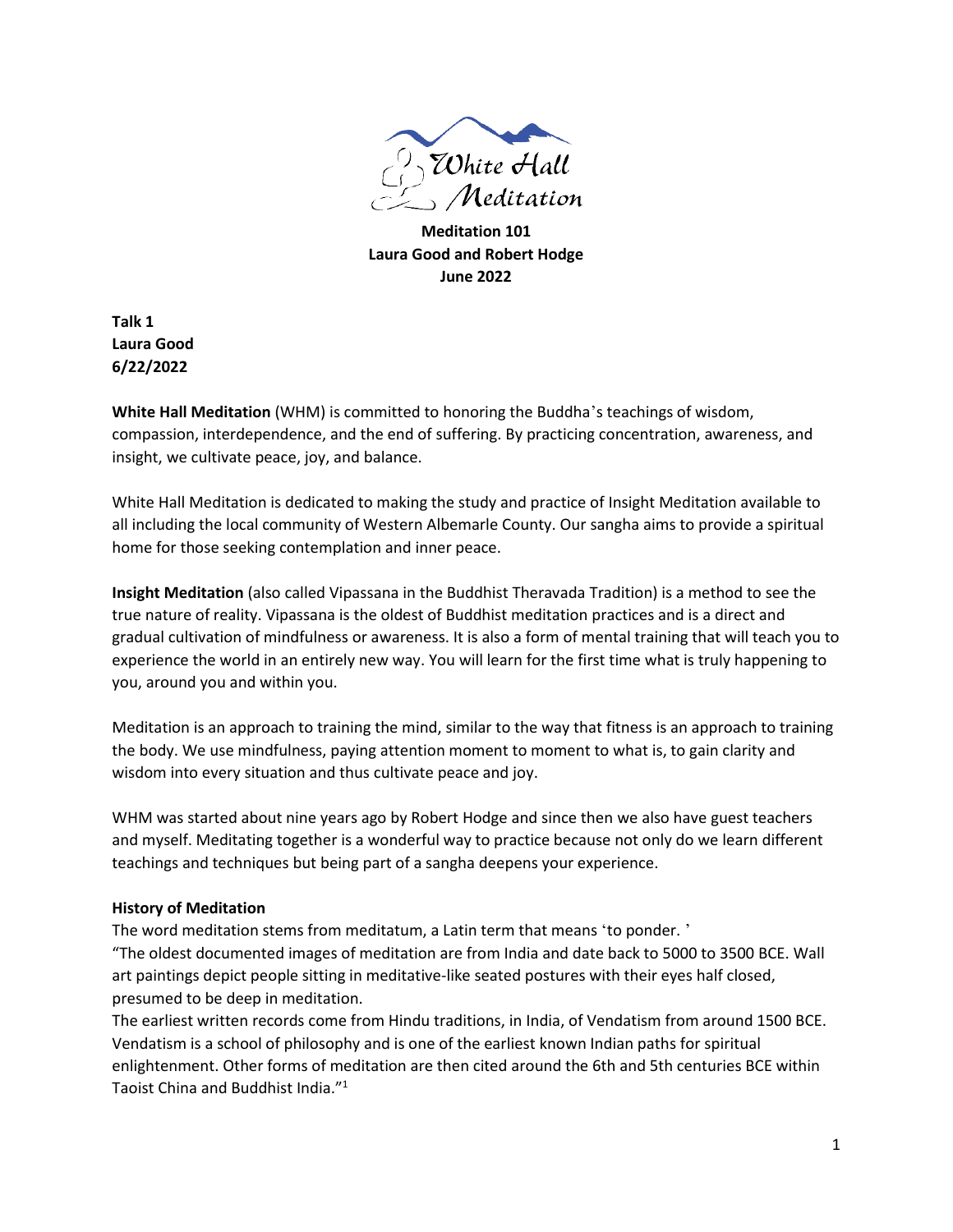So, we have the development of meditation in Taoist China in the 5th and 6th centuries and also in the 6th century the life of the historical buddha, Siddhartha Gautama and his journey towards enlightenment.

## **Different types of mediation:**

Mindfulness Meditation: paying attention to thoughts as they pass through your mind and greeting them with a general friendliness and without judgement. We concentrate on bodily sensations, thoughts or feelings as they arise, but we don't cling to them.

Spiritual Meditation: uses techniques to develop a deeper understanding of religious beliefs and a higher power. Some examples of these are:

- Centering prayer in Christianity which focuses on interior silence.
- [Sufi dhikr](https://sufischool.org/practices/dhikr.html) (remembrance of God) continual awareness of the Divine Presence is established.
- Jewish Kabbala: the ancient Jewish tradition of mystical interpretation of the Bible

Movement Meditation: Walking meditation, qi gong and Thai chi and some uses of yoga.

[Mantra meditation](https://www.healthline.com/health/mantra-meditation) is used in some Hindu and Buddhist traditions. This type of meditation uses a repetitive sound or phrase to clear the mind. It can be a word, phrase, or sound, one of the most common being "om."

Transcendental Meditation: founded by Maharishi Mahesh Yogi and refers to a specific practice designed to quiet the mind and induce a state of calm and peace.

Loving Kindness Meditation is used to strengthen feelings of compassion, kindness, and acceptance toward oneself and others. It's used by itself and in many Buddhist practices.

"Being deeply loved by someone gives you strength, while loving someone deeply gives you courage." **- Lao Tzu**

Insight meditation incorporates many of those techniques. It's important to try different ways of meditation to see what works for you.

#### **What are the benefits of Insight Meditation?**

For many of us, life can seem like a hardship when we are exposed to the stresses and the challenges of life. All of us experience loss, aging, sickness, separation from loved ones, and dying. We often respond with anxiety, fear, anger, disappointment, and separation. Life is simply not meeting our expectations!

Through the teachings and the practice of insight meditation as prescribed by the Buddha, it is possible to gain insight into why we suffer and to achieve joy, peace, and happiness in this life.